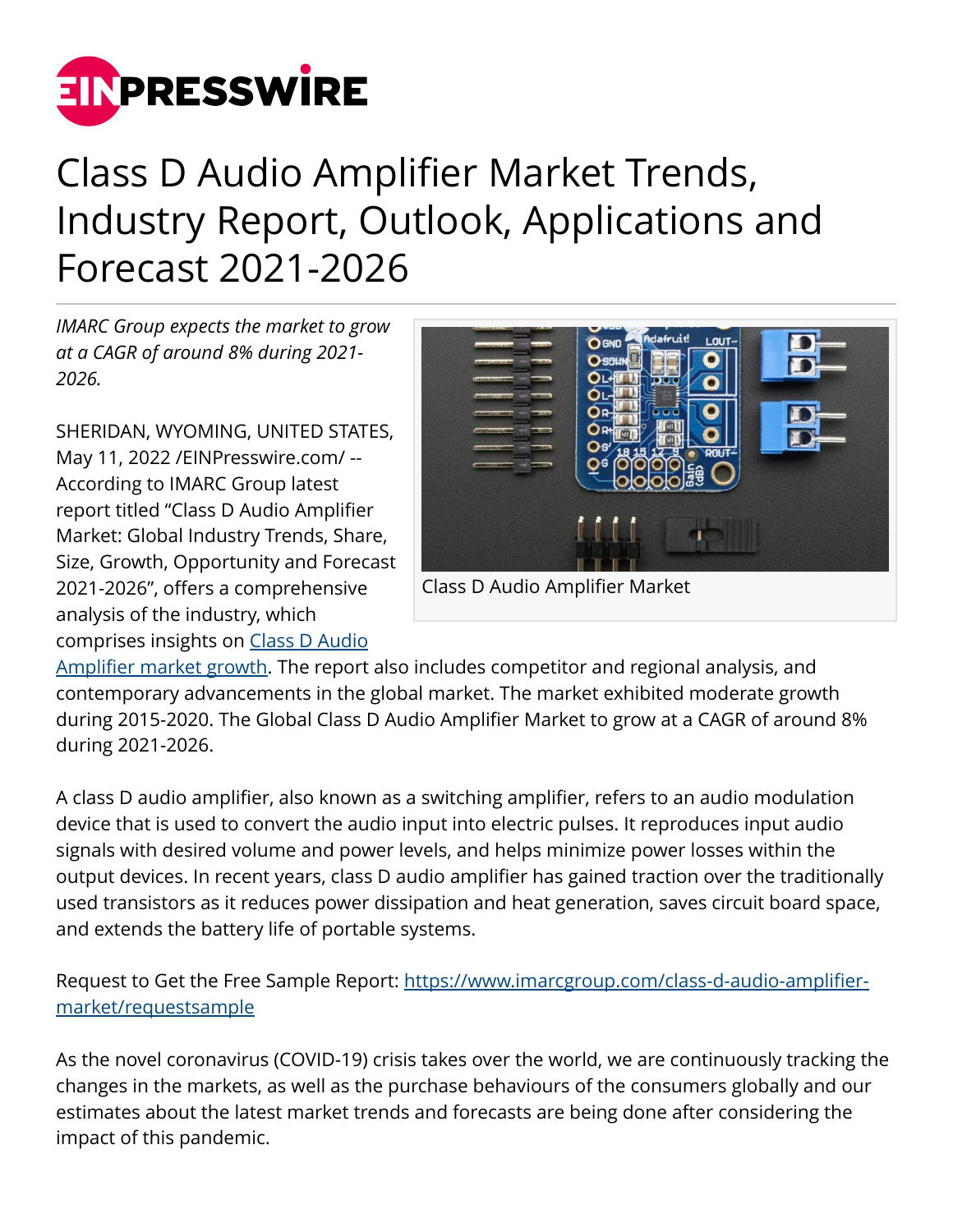## Market Trends:

The global class D audio amplifier market is primarily driven by the escalating demand for energy-efficient audio systems and consumer electronics such as home theaters, smartphones and televisions. Additionally, the increasing disposable incomes and rising adoption of automotive infotainment systems in premium and mid-segment vehicles for better audio quality, refined signal processing and reduced noise and distortion are other growth-inducing factors. Furthermore, the development of technologically advanced Wi-Fi and Bluetooth speakers coupled with extensive research and development (R&D) activities are anticipated to create a positive market outlook.

Explore Full Report with Table of Contents: [https://www.imarcgroup.com/class-d-audio-amplifier](https://www.imarcgroup.com/class-d-audio-amplifier-market)[market](https://www.imarcgroup.com/class-d-audio-amplifier-market)

Competitive Landscape with Key players:

The report has also analysed the competitive landscape of the market with some of the key players being.

- • Analog Devices Inc.
- • Infineon Technologies AG
- • NXP Semiconductors
- • ON Semiconductor
- • Qualcomm Technologies Inc.
- • Renesas Electronics Corporation
- • ROHM Co. Ltd.
- • Silicon Laboratories
- • STMicroelectronics
- • Texas Instruments Incorporated
- • Toshiba Corporation

Class D Audio Amplifier Market Segmentation:

Our report has categorized the market based on region, amplifier type, device and end use.

Breakup by Amplifier Type: • Mono-Channel • 2-Channel • 4-Channel • 6-Channel • Others Breakup by Device:

- • Television Sets
- Home Audio Systems
- • Desktop and Laptops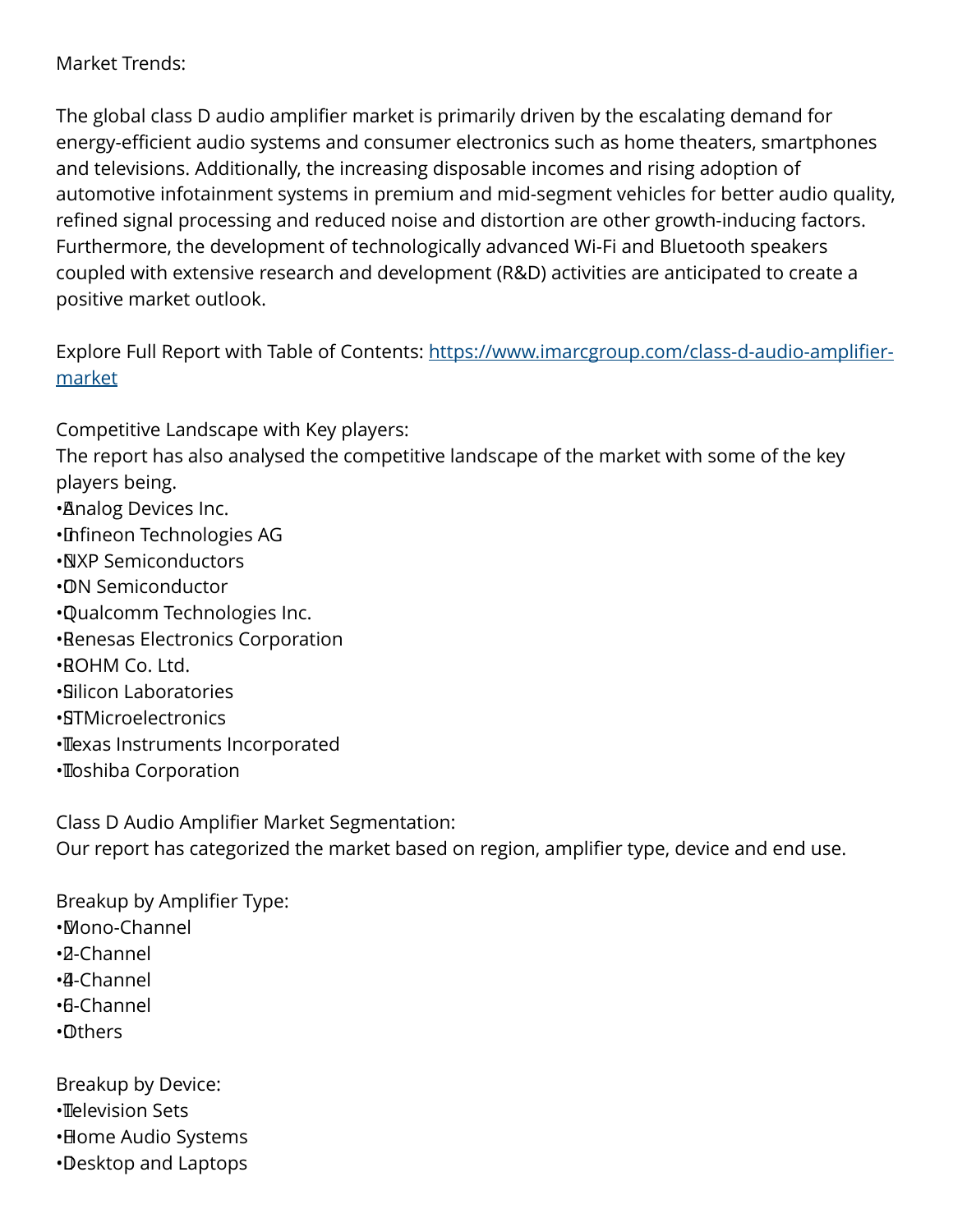• Automotive Infotainment Systems • Others

Breakup by End Use: • Automotive • Consumer Electronics • Other

Breakup by Region: • North America (United States, Canada) • Europe (Germany, France, United Kingdom, Italy, Spain, Others) • Asia Pacific (China, Japan, India, Australia, Indonesia, Korea, Others) • Latin America (Brazil, Mexico, Others) • Middle East and Africa (United Arab Emirates, Saudi Arabia, Qatar, Iraq, Other)

Key highlights of the report: • Market Performance (2015-2020) • Market Outlook (2021-2026) **• Borter's Five Forces Analysis** • Market Drivers and Success Factors • SWOT Analysis • Value Chain • Comprehensive Mapping of the Competitive Landscape

We are updating our reports, If you want latest primary and secondary data (2022-2027) with Cost Module, Business Strategy, Competitive landscape, etc. Click request free sample report, the report will be delivered to you in PDF format via email within 24 to 48 hours after the payment confirmation.

Other Reports of IMARC Group:

High-Speed Camera Market: <https://www.imarcgroup.com/high-speed-camera-market>

Smartphone Market:<https://www.imarcgroup.com/smartphone-market>

Condoms Market:<https://www.imarcgroup.com/condoms-market>

Blockchain in Manufacturing Market: [https://www.imarcgroup.com/blockchain-in-manufacturing](https://www.imarcgroup.com/blockchain-in-manufacturing-market)[market](https://www.imarcgroup.com/blockchain-in-manufacturing-market)

Veterinary Healthcare Market:<https://www.imarcgroup.com/veterinary-healthcare-market>

About Us